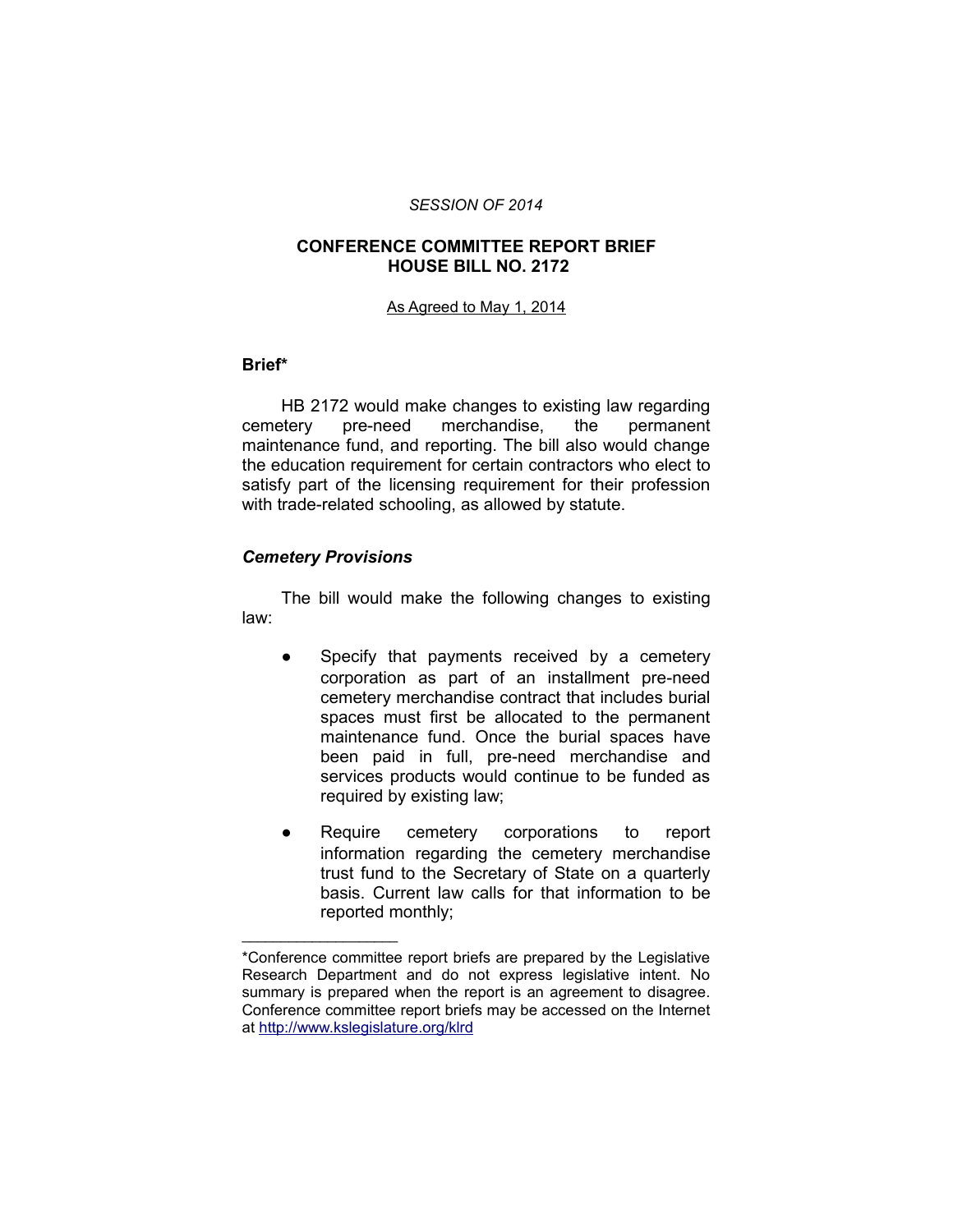- Create definitions for the terms "burial lot," "burial space," "community mausoleum," "garden mausoleum," and "niche";
- Modify the definition of "funding requirement" as it relates to that portion of the purchase price set aside in the permanent maintenance fund to mean the following: 15 percent of the purchase price of a burial lot, but not less than \$25; 10 percent of the purchase price of a community mausoleum crypt, but not less than \$100; or 5.0 percent of the purchase price for each garden mausoleum crypt or niche, but not less than \$50. Under current law, "funding requirement" as it relates to the permanent maintenance fund is equal to 15 percent of the purchase price of a burial space, but not less than \$25;
- Modify the definition of "purchase price" related to cemetery burial space to subtract any amount included in the total for permanent maintenance, but specify that the purchase price stated in the contract may include the amount of the funding requirement;
- Further specify that the definition of "purchase price" would not include burial fees charged by the Secretary of State;
- Modify the definition of "abandoned cemetery" to be applicable when either of two separate circumstances apply, when a cemetery has been abandoned for a year or when records have not been maintained for 180 days. Under current law, both conditions must be met;
- Extend by 15 days the time allowed after moneys are received before those moneys must be deposited to the permanent maintenance fund or the cemetery merchandise trust fund;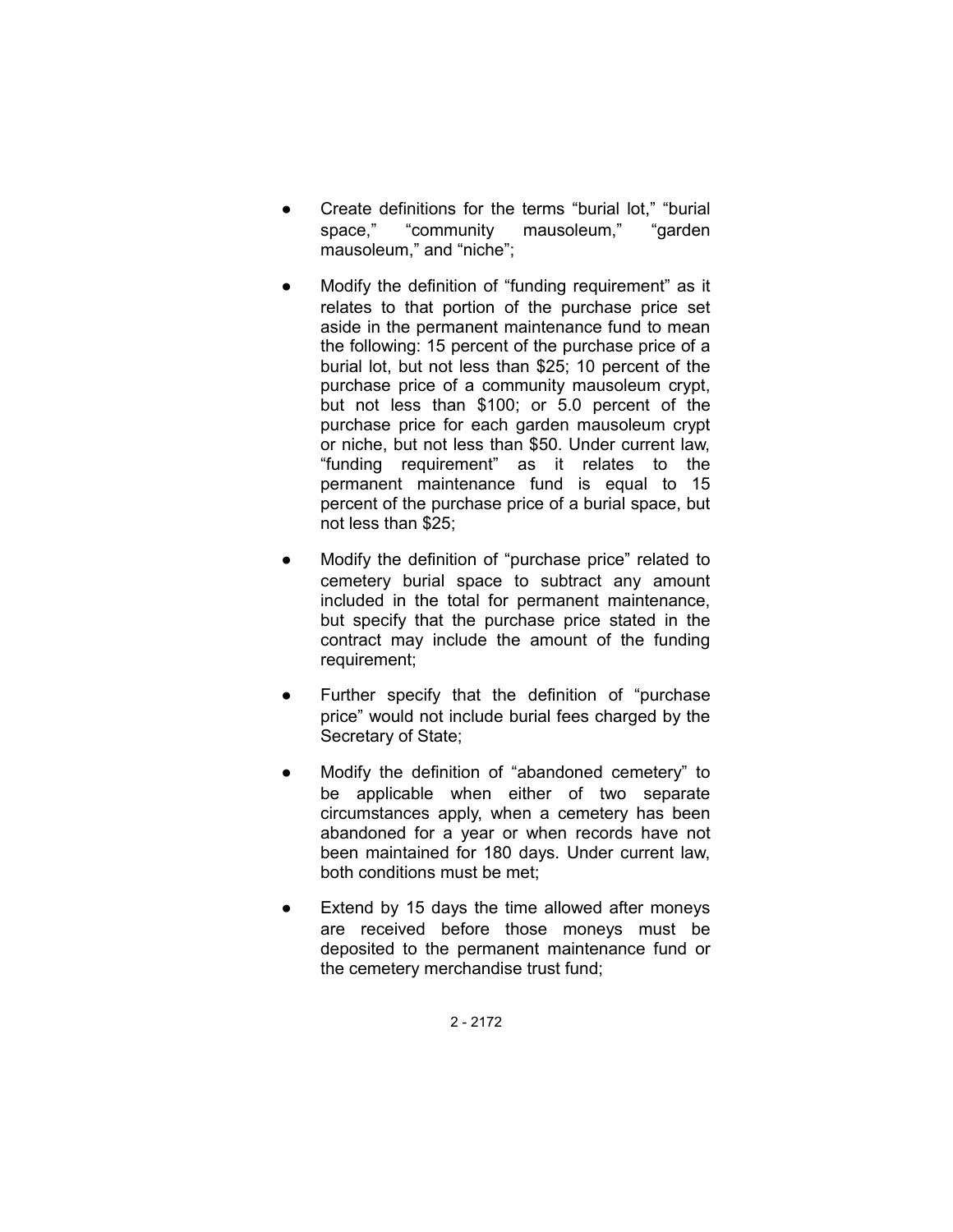- Allow taxes from capital gains related to the permanent maintenance fund to be paid from the realized capital gains proceeds; and
- Make several technical changes.

## *Educational Requirements for Certain Contractors*

The bill also would change the education requirement for certain contractors who elect to satisfy part of the licensing requirement for their profession with trade-related schooling, as allowed by statute.

The bill would change the educational requirement from 240 hours classroom training to 930 program hours documented by a certificate of completion.

The change would affect plumbers seeking a journeyman certificate; electricians seeking a journeyman or residential certificate; and heating, ventilation, and air conditioning (HVAC) mechanics seeking a journeyman HVAC mechanic certificate in counties or cities that require licensing of those positions.

## **Conference Committee Action**

The Conference Committee adopted HB 2172, as amended by the Senate Commerce Committee, and inserted the provisions of HB 2035.

#### **Background**

The bill includes provisions from two bills: HB 2172 and HB 2035.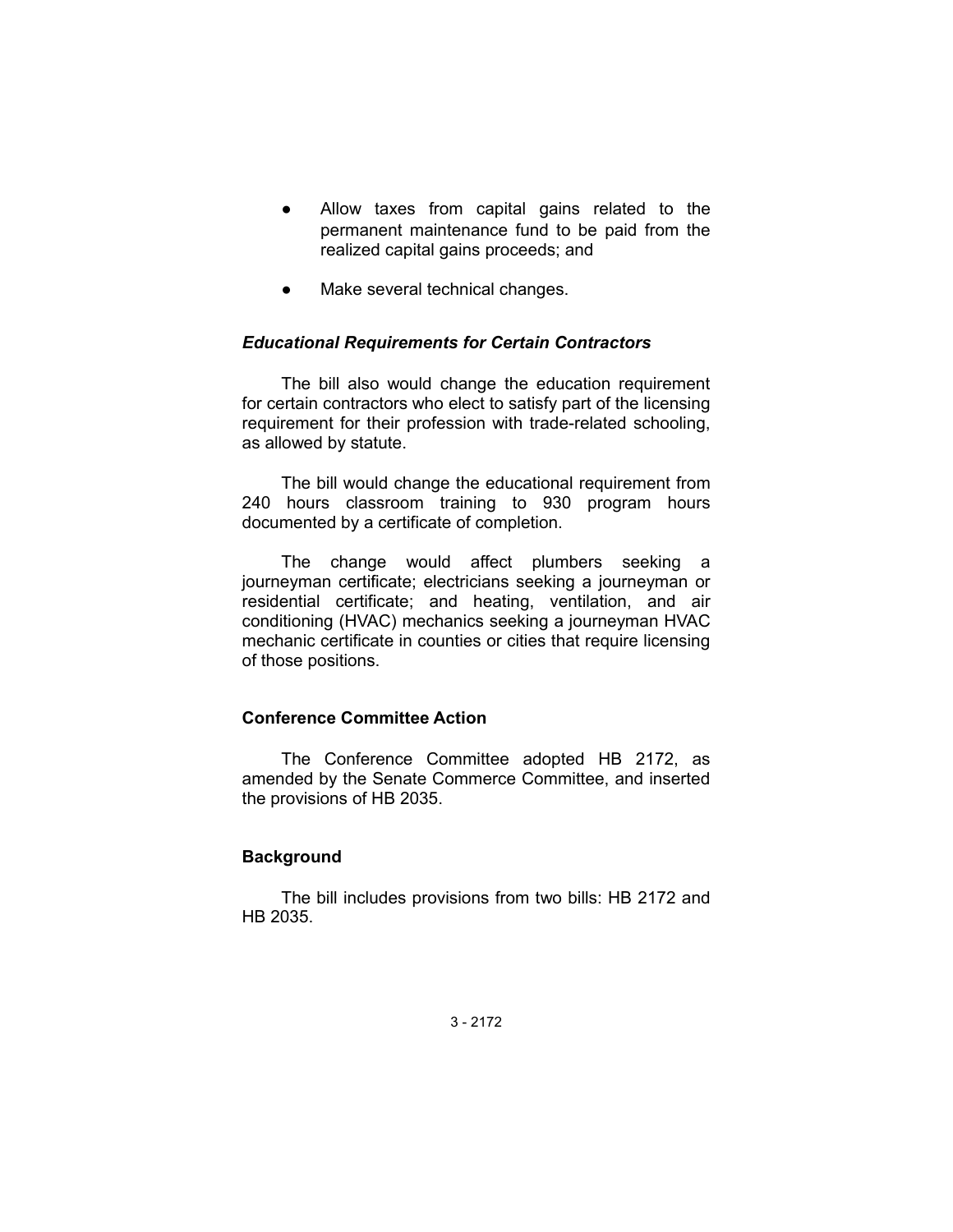### *HB 2172 – Amendments to Law Regarding Cemeteries*

Representative Frownfelter testified in support of the bill at the House Local Government Committee hearing, and said the bill makes changes necessary in today's market. Also testifying in support was the President of the Kansas Cemetery Association, who stated the Association had worked with the Secretary of State's Office over the past year to clarify or modify a limited number of practices that were part of the major revision of cemetery statutes in 2011. A representative of the Secretary of State's Office agreed, stating the purpose of the bill was to further clarify the intent of the 2011 legislation. The representative noted the mutual goal of the Office and the Association is to ensure that statutory requirements and regulations are not overly burdensome to cemetery businesses and, at the same time, do not compromise the duty to protect the security of funds prepaid by consumers.

There was no neutral testimony or testimony in opposition to the bill.

The House Committee on Local Government amended the bill to extend the time allowed to deposit money into the cemetery merchandise trust fund and the permanent maintenance fund, and changed a reference in the definition of "funding requirement" as it relates to the permanent maintenance fund from "burial space" to "burial lot."

The Senate Committee on Commerce amended the bill to revise the definitions for "purchase price" and "abandoned cemetery." The Committee also made several technical amendments.

The fiscal note prepared by the Division of the Budget said the Secretary of State's Office reported the bill, as introduced, would have no fiscal effect and would not change the Office's filing processes regarding cemetery trusts.

4 - 2172